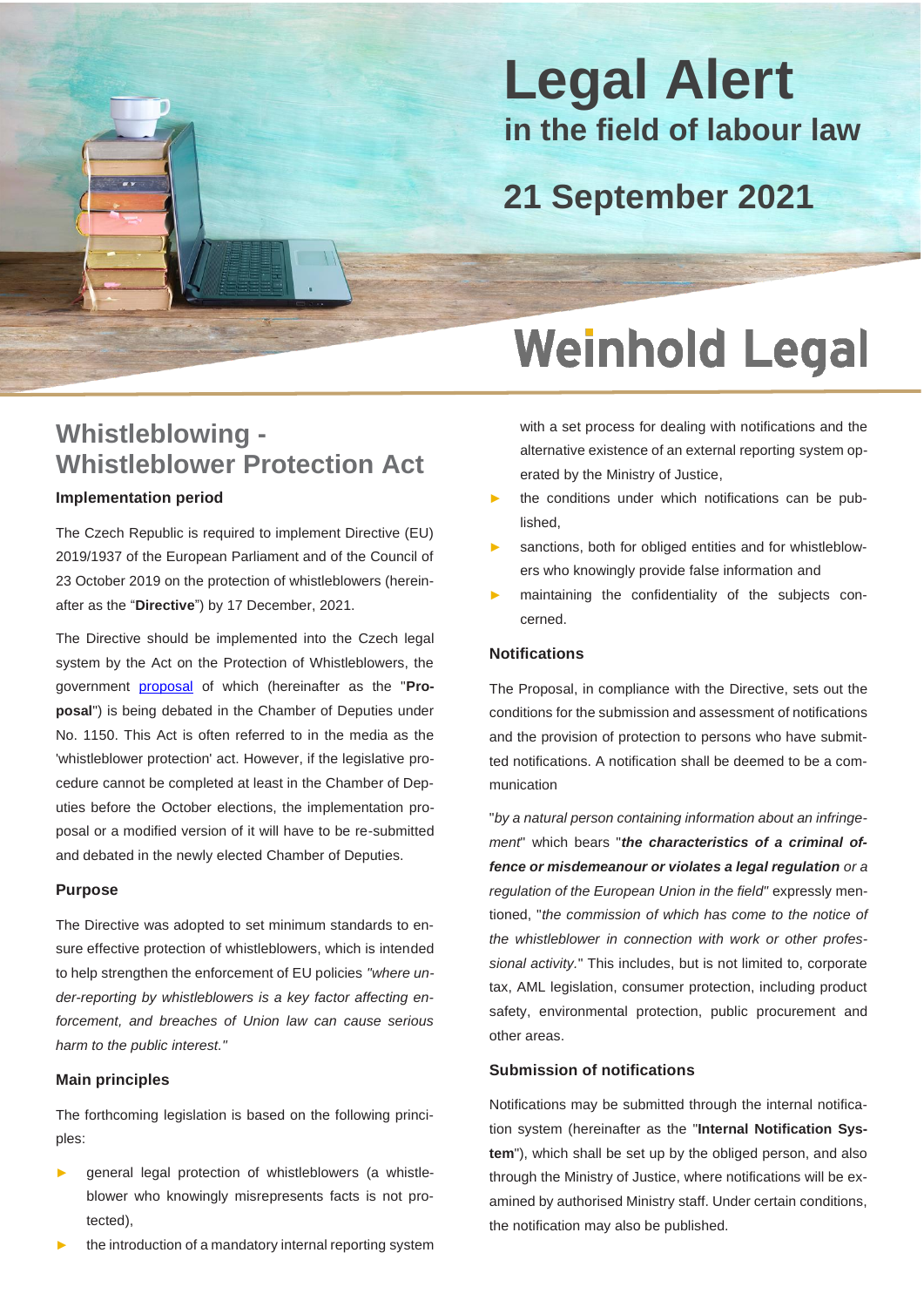## **Legal Alert in the field of labour law**

### **21 September 2021**

# **Weinhold Legal**

#### **Whistleblower**

B

A whistleblower may be a natural person who has become aware of a possible violation of legal regulations in the abovementioned areas in the course of his or her employment, service, self-employment, exercise of rights associated with participation in a legal entity (associates, shareholders, members of a cooperative), performance of the functions of a member of a legal entity's body, administration of a trust fund, volunteer activities, performance of professional practice or internship, or exercise of rights and obligations arising from a contract whose subject matter is the provision of supplies, services, construction work or other similar performance. This may also happen in job interviews.

#### **Retaliatory measures**

Neither the whistleblower nor persons who have a certain relationship to the whistleblower (a close person, a person who has provided assistance in ascertaining information or assessing the validity of the notification, a colleague of the whistleblower, a legal entity in which the whistleblower is active, etc.) may be subjected to a retaliatory measure. Retaliatory measures may include, for example, dismissal, discrimination, non-renewal of a fixed-term employment contract or non-payment of a personal allowance, exclusion from the collective, etc.

### **Obligation to establish an Internal Notification System**

According to the Proposal, in addition to certain public contracting authorities and designated public authorities, the obligation to establish an Internal Notification System should also apply to:

employers who employed on average at least 25 em**ployees** in the previous calendar quarter, regardless of their field of activity,

- persons authorised to grant or arrange consumer loans,
- certain employers subject to the supervision of the Czech National Bank under the Act on Business on the Capital Markets,
- certain employers subject to the supervision of the Czech National Bank under the Act on Investment Companies and Investment Funds,
- insurance or reinsurance companies,
- employers who are authorised to arrange insurance or reinsurance under the Act governing the distribution of insurance.

According to the Proposal, the obligation to implement the Internal Notification System **must be fulfilled by 31 March 2022**.

When maintaining an Internal Notification System, obliged persons must:

- designate a so-called competent person to receive and assess the validity of the notification, to propose to the obliged entity measures to remedy or prevent the unlawful situation (unless the whistleblower could be exposed); the competent person shall be bound by confidentiality by law, even after the termination of the activity, shall act impartially and comply with the instructions of the obliged entity unless they threaten or obstruct the performance of his/her activities, and must not be sanctioned for the proper performance of his/her activities,
- publish on the obliged person's website information on the means of notification through the Internal Notification System and through the Ministry of Justice, on the competent person, on his/her telephone number and e-mail or other address for delivery,
- provide the competent person with proper instructions and resources for the exercise of his/her activities,